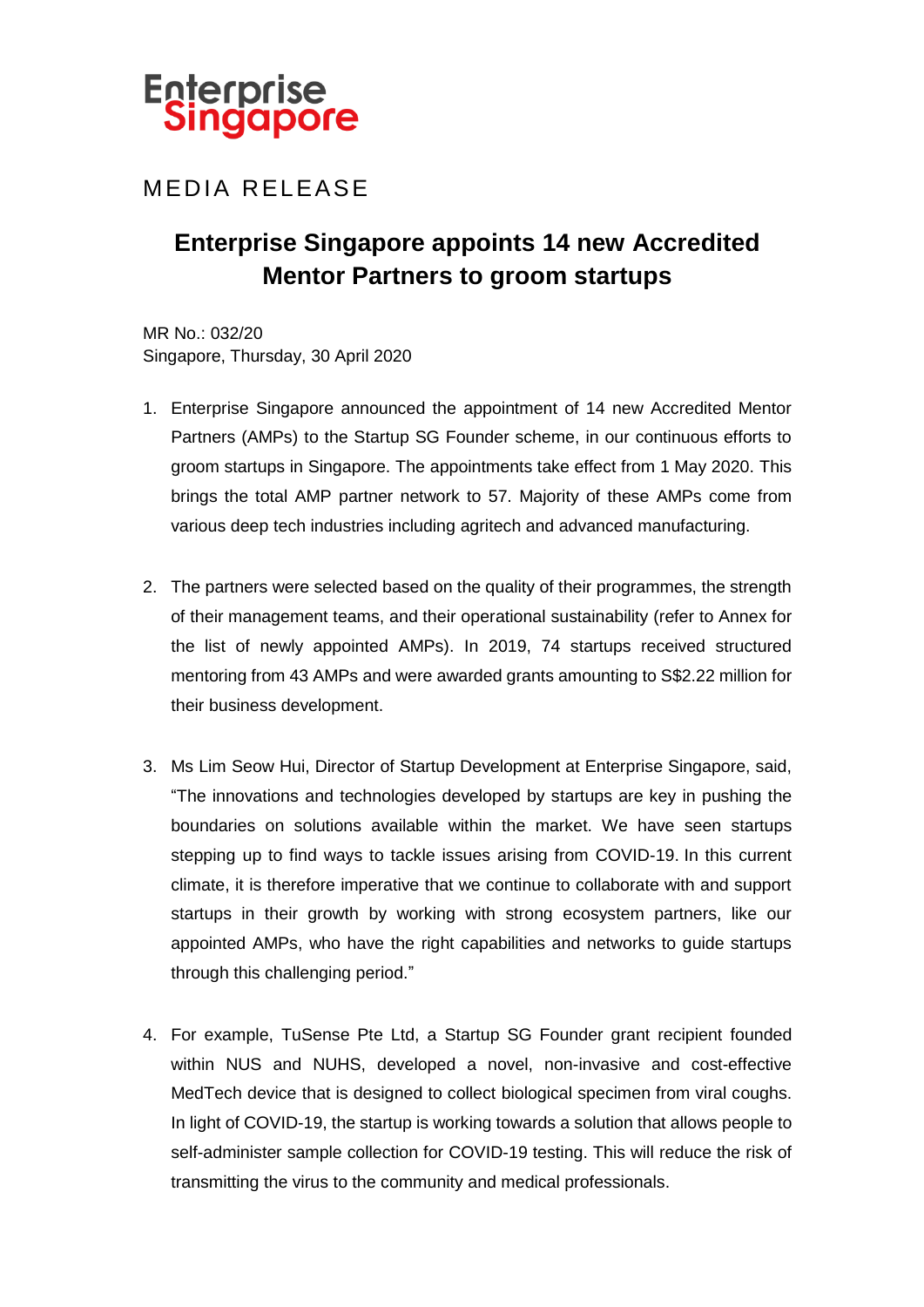- 5. Startup SG Founder aims to provide mentorship and startup capital grants to firsttime entrepreneurs with innovative business ideas. Appointed AMPs will identify eligible startups based on the uniqueness of their business concepts, feasibility of business models, strength of their management teams, and their potential market value. Successful applicants will receive advice, learning programmes and networking contacts from the AMPs.
- 6. These new partners have already been actively supporting the local startup ecosystem, with some assisting startups weather the storm of COVID-19 in their own ways. For example, Cocoon Capital, a newly appointed AMP, recently partnered Openspace Ventures and 500 Startups to aggregate all promotional activities offered by startups across Southeast Asia region under a single website, supportstartups.com. Through the initiative, they hope to leverage the strength of the ecosystem to generate more business opportunities for the startups.
- 7. Mr Will Klippgen, Managing Partner of Cocoon Capital, said, "Cocoon Capital remains committed to supporting founders who dare to change. We're proud to have co-founded the #SupportStartups Initiative with Openspace Ventures and 500 Startups, which aims to uplift the Southeast Asian startup ecosystem by helping them boost their revenues during COVID-19. So far, we've received highly positive feedback from startups like Osome, who signed their first client through #SupportStartups. Mentorship is an integral part of growing a strong ecosystem for entrepreneurs, and we at Cocoon Capital see the Startup SG Founder programme as a great way to extend our mentoring to startups outside our portfolio to do our part in creating successful founders. We believe Singapore is among the world's top five places to start a new business, in particular within deep tech. The strong cooperation between the government and private sector is second to none, and the growth of both able entrepreneurs and investors operating here shows that the market is embracing Singapore as a startup hub."
- 8. In response to COVID-19, our partners are using virtual platforms to continue mentoring startups, and organising online webinars to share insights on how entrepreneurs can cope with the current situation.
- 9. Entrepreneurs interested in Startup SG Founder can visit <http://www.startupsg.net/programme/4894/startup-sg-founder> for more information.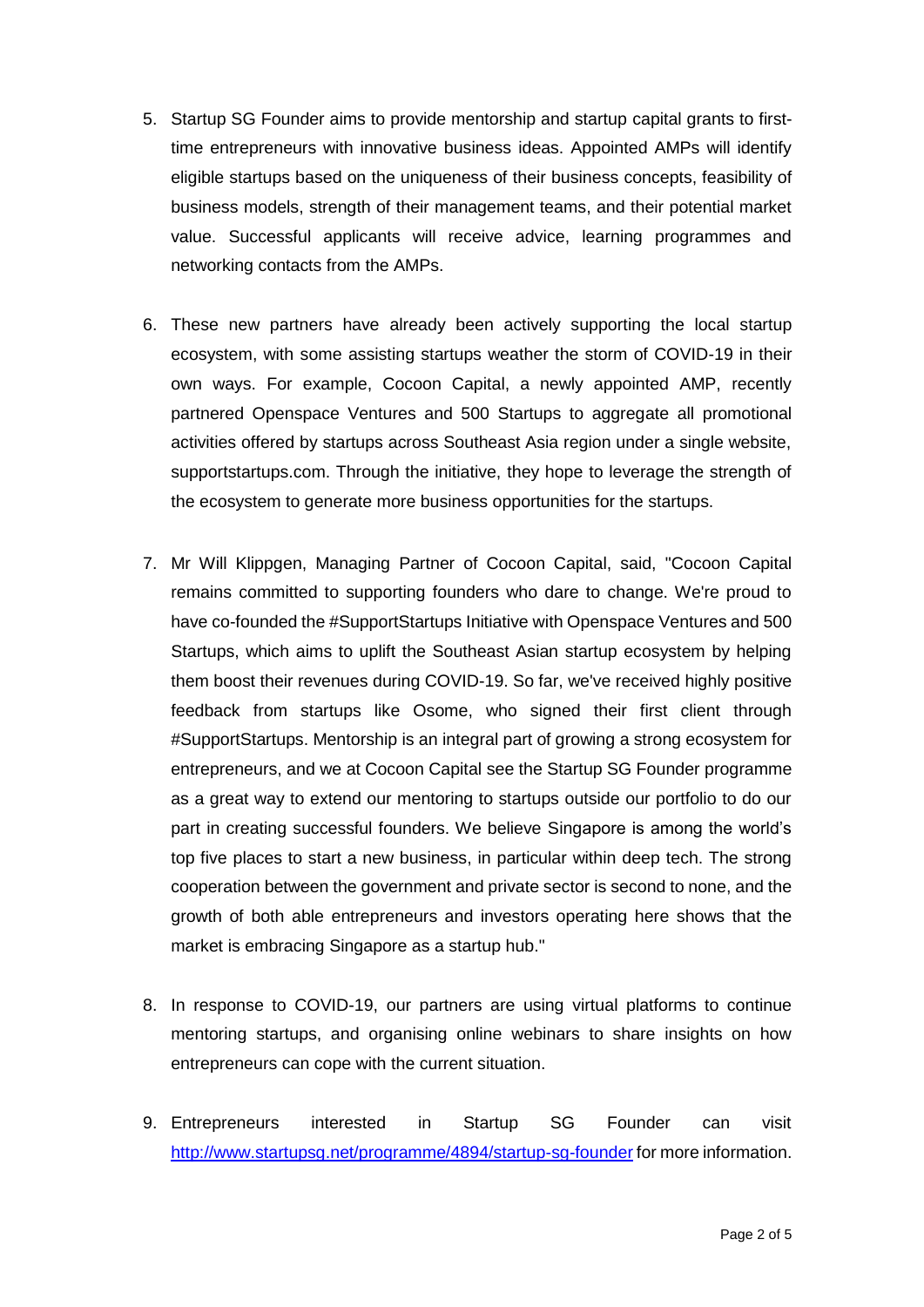-End-

For media enquiries and/or photos, please contact:

Ms Karen KOH Business Partner Corporate Communications M : +65 9889 8816 E : [Karen\\_koh@enterprisesg.gov.sg](mailto:Karen_koh@enterprisesg.gov.sg)

## **About Enterprise Singapore**

Enterprise Singapore is the government agency championing enterprise development. We work with committed companies to build capabilities, innovate and internationalise.

We also support the growth of Singapore as a hub for global trading and startups, and build trust in Singapore's products and services through quality and standards.

Visit [www.enterprisesg.gov.sg](http://www.enterprisesg.gov.sg/) for more information.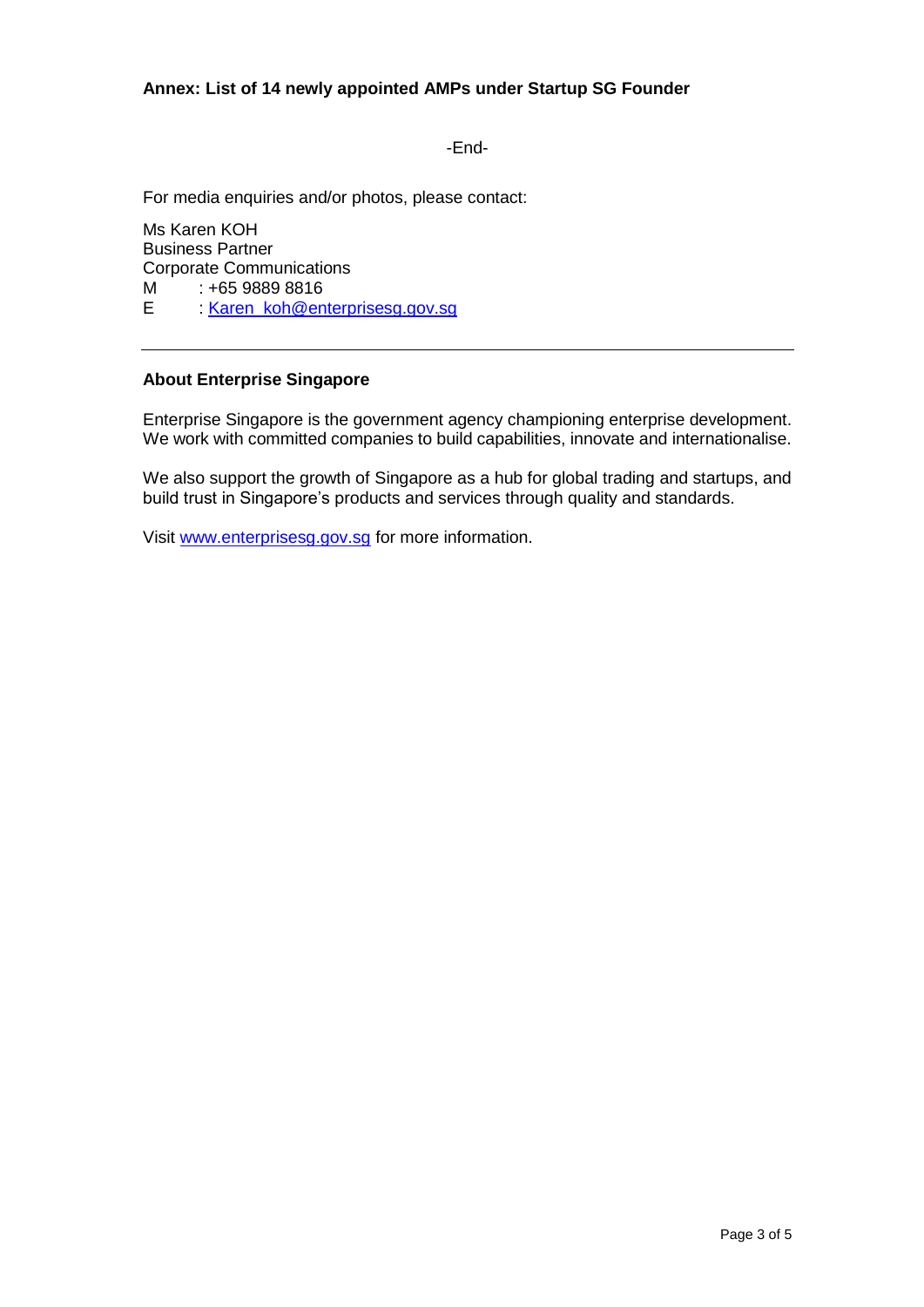| S/N            | <b>Organisation</b>              | <b>Description</b>                                                                                                                                                                                                                                                                                                                                                                                               |
|----------------|----------------------------------|------------------------------------------------------------------------------------------------------------------------------------------------------------------------------------------------------------------------------------------------------------------------------------------------------------------------------------------------------------------------------------------------------------------|
| $\mathbf{1}$   | Accelerating<br>Asia             | regional network of<br>Accelerating<br>Asia is<br>startup<br>a<br>programmes and an early stage venture capital fund<br>headquartered in Singapore. Its accelerator programme and<br>seed fund work with high impact and high potential startups<br>from all sectors across the region. Startups get access to<br>mentors, investors, customers and its network of partners.                                     |
| 2              | AgFunder<br>Rocket<br>Seeder     | Singapore-based food and<br>GROW is<br>a<br>agriculture<br>technology accelerator launched by international agrifood<br>tech investors, AgFunder (Silicon Valley venture capital<br>platform) and Rocket Seeder (Australian accelerator). The<br>programme provides a unique value proposition to regional<br>and international agri-food tech startups through their<br>domain expertise and network advantage. |
| 3              | Big Idea<br><b>Ventures Asia</b> | Big Idea Ventures invests to support innovative early-stage<br>alternative protein companies with the potential to disrupt the<br>global food industry. It leverages accelerator programmes in<br>New York and Singapore to invest globally into startups<br>looking to expand and grow in the Asia-Pacific region.                                                                                              |
| 4              | Cocoon<br>Capital                | Cocoon Capital invests into early stage, enterprise and deep<br>tech companies across Southeast Asia.<br>In addition to<br>capital, the firm also mentors companies with its global group<br>of investors and advisors.                                                                                                                                                                                          |
| 5              | Decacorn<br>Partners             | Decacorn Partners is a stage-agnostic venture capital firm<br>that invests in deep tech startups. Its cross-border venture<br>funding initiative is centred around game-changing startups<br>which are enabled by innovative use of technologies and led<br>by high-calibre and resourceful founders.                                                                                                            |
| 6              | Eight<br><b>Mercatus</b>         | Eight Mercatus is a venture building platform which provides<br>key elements for growth including technology<br>the<br>development, mentorship and access to their business<br>network in the ASEAN region. It invests across all sectors<br>and stages.                                                                                                                                                         |
| $\overline{7}$ | Entrepreneur<br>First            | Entrepreneur First is a talent investor who invests time and<br>money into talented and ambitious individuals. It has<br>pioneered a model of company creation by bringing together<br>talented co-founders to build ambitious technology startups<br>from scratch with support from international investors.                                                                                                    |

## **List of 14 newly appointed AMPs under Startup SG Founder**